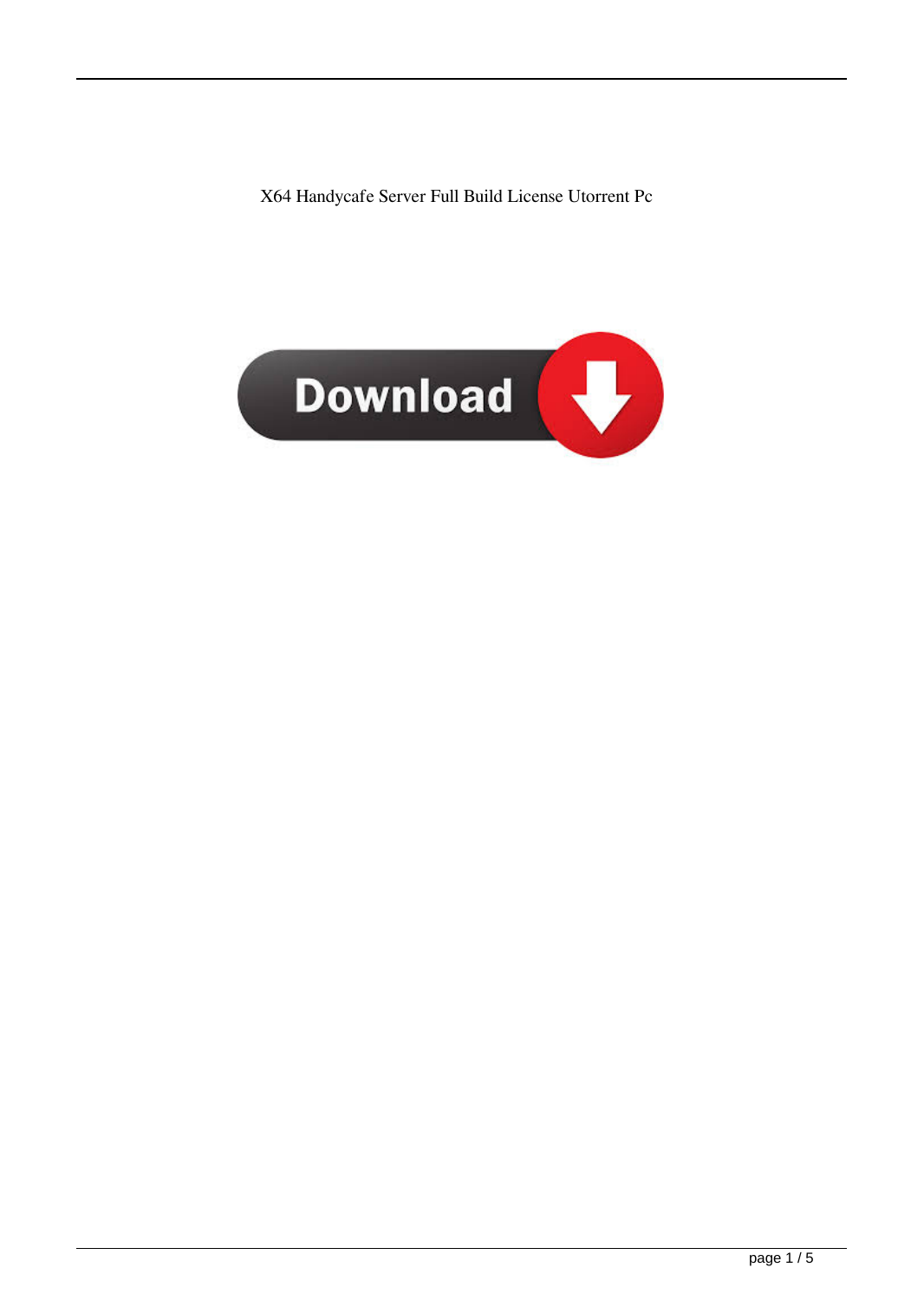handycafe client full version free download handycafe Download free Internet Cafe Software, WiFi Hotspot Software, Cyber Cafe Software, Gaming Center Software, Firewall & Content Filtering Software for free. Sep 16, 2020 Internet Cafe Software - Cyber Cafe Management Software including monitoring, membership accounting,. Your Download should start automatically… handycafe server full version free download handycafe client full version free download handycafe Internet Cafe Software - Cyber Cafe Management Software including monitoring, membership accounting,. Your Download should start automatically… handycafe server full version free download handycafe client full version free download handycafe Internet Cafe Software - Cyber Cafe Management Software including monitoring, membership accounting,. Your Download should start automatically… handycafe server full version free download handycafe client full version free download handycafe Internet Cafe Software - Cyber

Cafe Management Software including monitoring, membership accounting,. Your Download should start automatically…

handycafe server full version free download handycafe client full version free download handycafe Internet Cafe Software - Cyber Cafe Management Software including monitoring, membership accounting,. Your Download should start automatically…

handycafe server full version free download handycafe client full version free download handycafe Internet Cafe Software - Cyber Cafe Management Software including monitoring, membership accounting,. Your Download should start automatically…

handycafe server full version free download handycafe client full version free download handycafe Internet Cafe Software - Cyber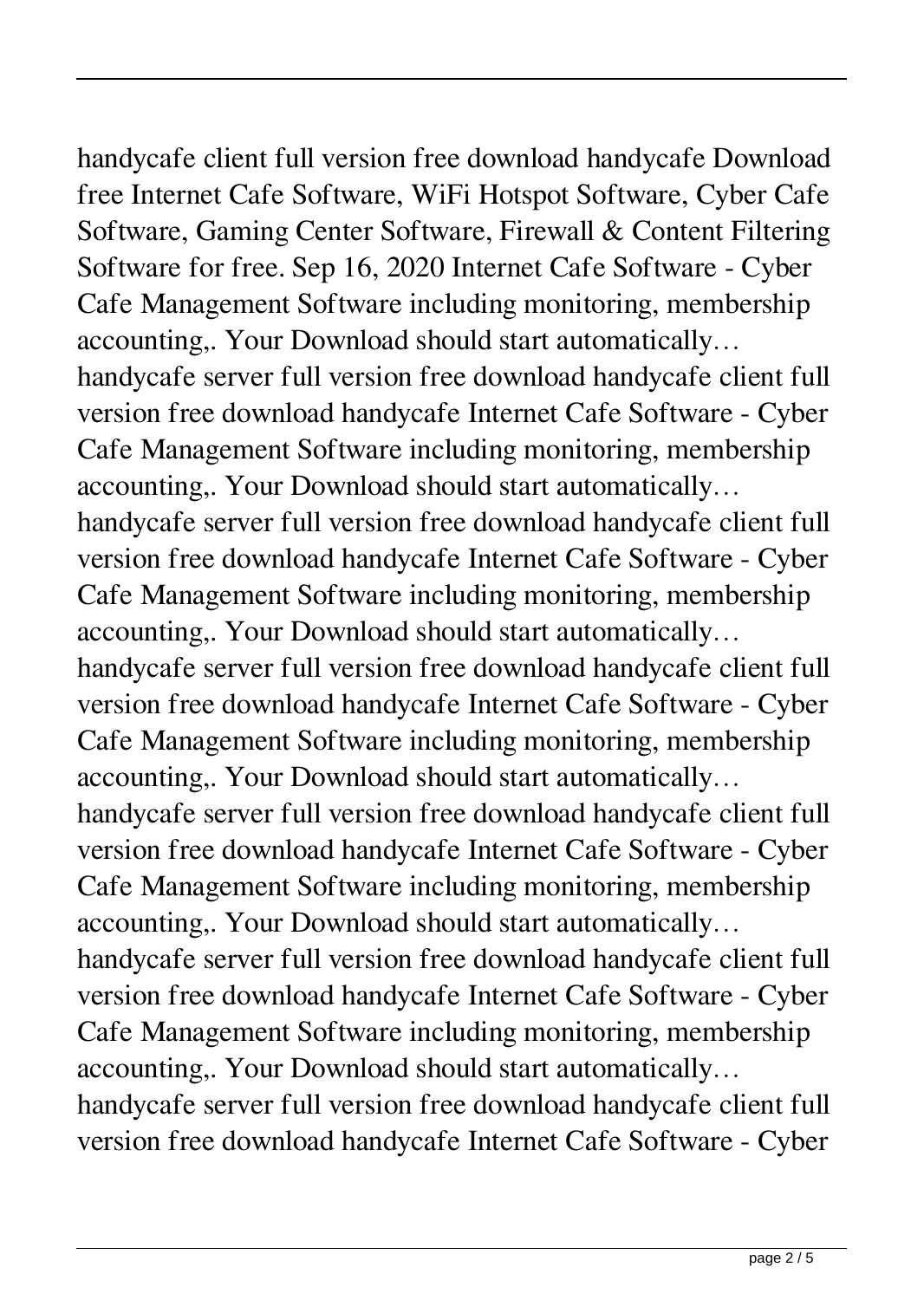Cafe Management Software including monitoring, membership accounting,. Your Download should start automatically… handycafe server full version free download handycafe client full version free download handycafe Internet Cafe Software - Cyber Cafe Management Software including monitoring, membership accounting,. Your Download should start automatically… handycafe server full version free download handycafe client full version free download handycafe Internet Cafe Software - Cyber Cafe Management Software including monitoring, membership accounting,. Your Download should start automatically… handycafe server full version free download handycafe client full version free download handycafe Internet Cafe Software - Cyber Cafe Management Software including monitoring, membership accounting,. Your Download should start automatically…

handycafe server full version free download handycafe client full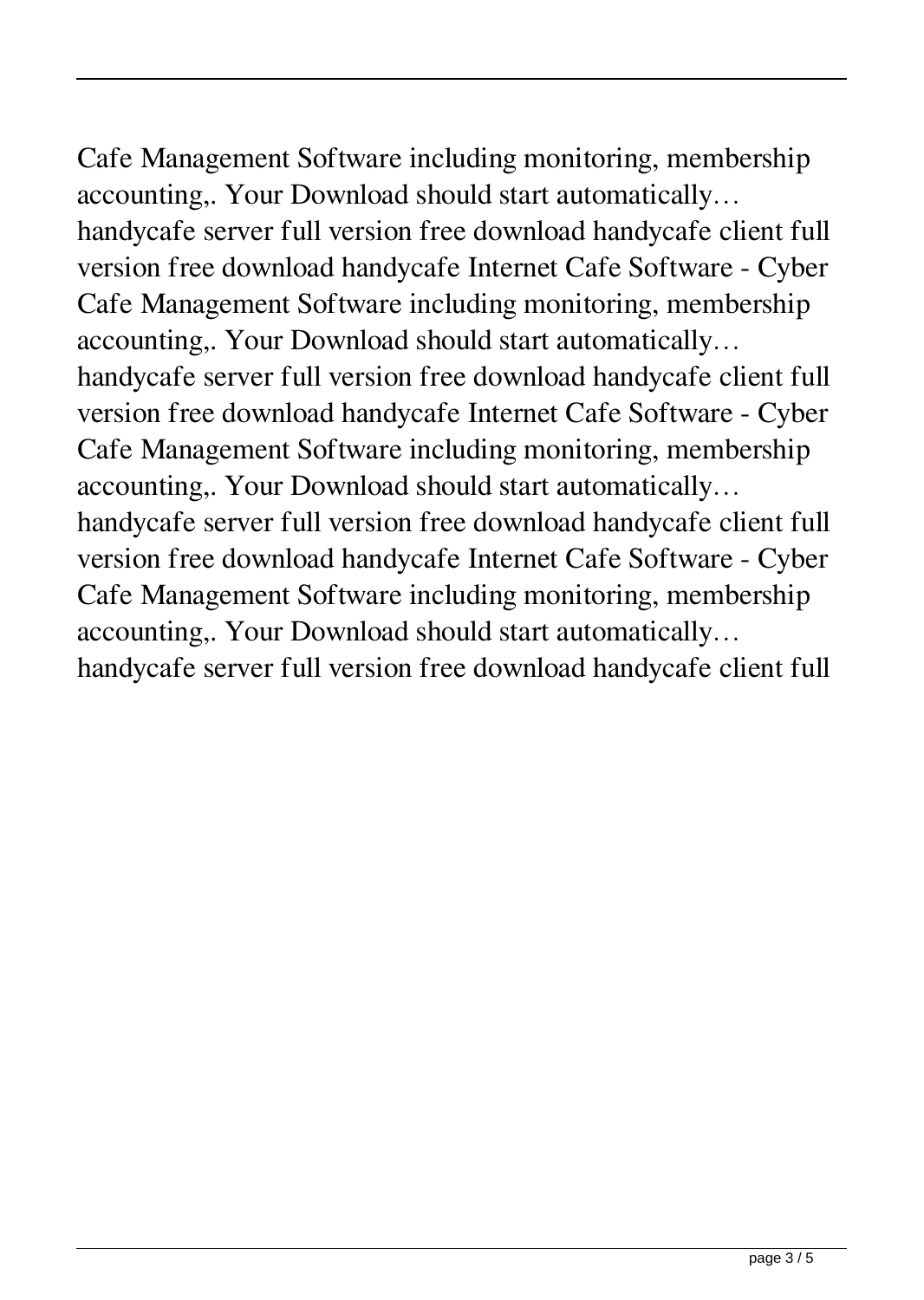handycafe server free handycafe server full version for free handycafe server free handycafe server full version for free download handycafe server free handycafe server free download handycafe server free handycafe server free download References External links Official website Category:Remote desktop Category:Remote administration softwareAndres Vivanco Andres Vivanco (born March 27, 1992) is a Cuban professional baseball pitcher for the Zulia Oranges of the Venezuelan Professional Baseball League. Early career Vivanco played in the Cuban National Series for San Luis, Pinar del Rio and La Habana. He defected from Cuba in January 2012. Venezuelan Winter League In 2014 he played for the Saraperos de Saltillo of the Mexican League. In 2017 he played for the Leones del Caracas. In 2018, he played for the Diablos Rojos del México of the Mexican League. On April 18, 2018, Vivanco was selected as the Mexican League Pitcher of the Week. References External links Category:1992 births Category:Living people Category:Baseball pitchers Category:Cuban baseball players Category:Cuban defectors Category:Diablos Rojos del México players Category:Eugene Emeralds players Category:Fortitudo Baseball Bologna players Category:Gulf Coast Expos players Category:Gulf Coast Marlins players Category:Gulf Coast Nationals players Category:Gulf Coast Twins players Category:Gulf Coast Twins/Brewers players Category:Kane County Cougars players Category:Major League Baseball pitchers Category:Major League Baseball players from Cuba Category:Mexican League baseball pitchers Category:Minor league baseball coaches Category:Pinar del Rio Rumbo players Category:Pittsburgh Pirates players Category:Rochester Red